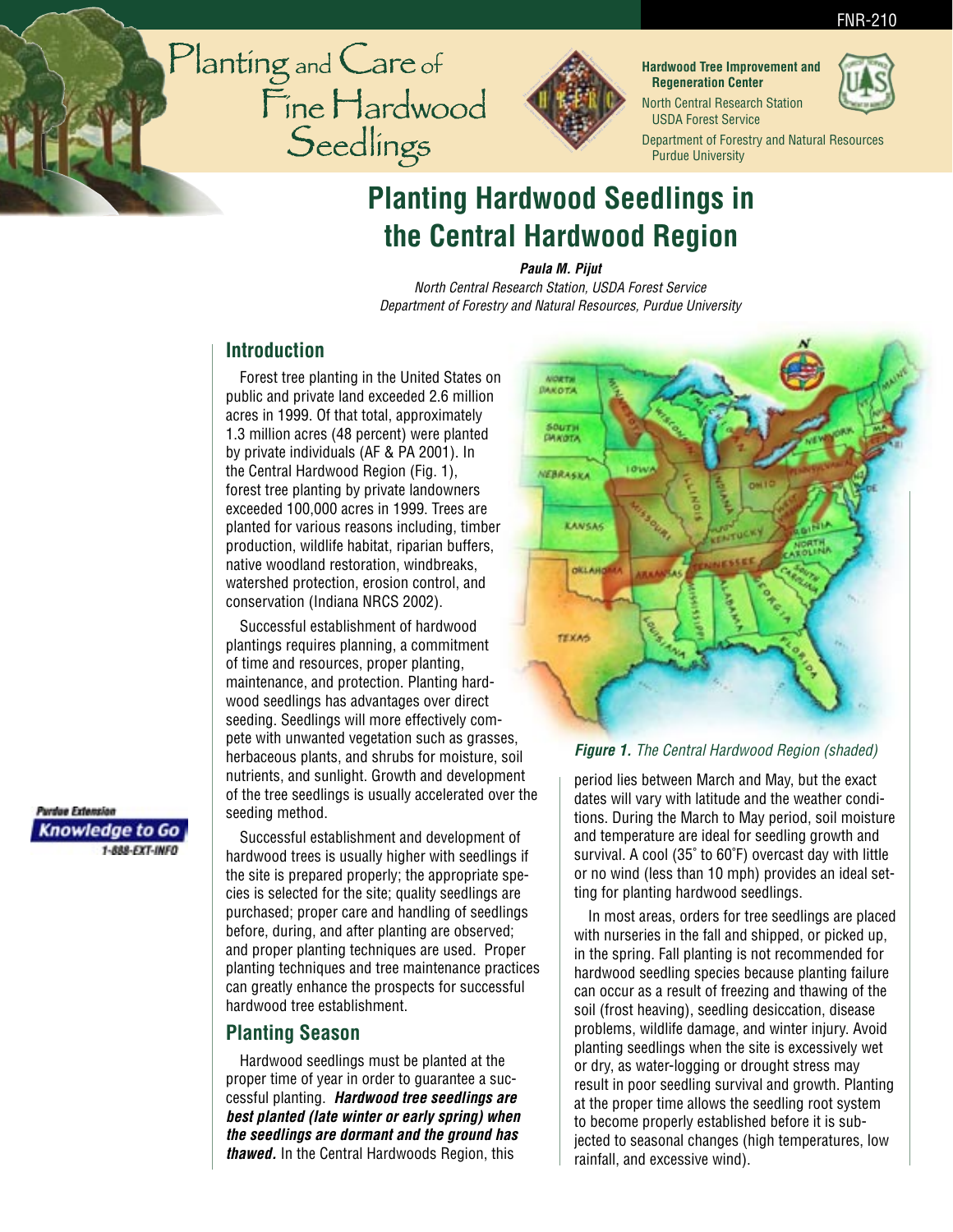## **Bare-Root Versus Containerized Seedlings**

There are two types of seedlings used in tree planting operations, bare-root (Fig. 2) and containerized plants. **Hardwood plantings are mainly established in the Central Hardwood Region using bare-root seedlings.** Bare-root seedlings are grown at local and state forest tree nurseries. These seedlings are generally less expensive and easier to plant than containerized seedlings. Bareroot seedlings are grown in a nursery seedling bed (usually for only one year), lifted from these beds (by cutting the tap root 8 to 10 inches below the soil surface and mechanically loosening the soil around the roots), graded, and packed into bundles at the nursery to keep the roots moist. Bare-root seedlings are stored in controlled environments (33˚ to 40˚F with 85 to 95 percent humidity) until shipped.

Bare-root hardwood seedlings should have at least a shoot height of 18 inches (18 to 24 inches preferred) (Allen et al. 2001). The caliper of the seedling measured at the root collar (the part of the root just below ground level) should be at least 1⁄4 inch thick. Some species, such as white oak (Quercus alba L.), can be excellent seedlings at the 10 to 12 inch height, if they have good caliper. Initial root collar diameters are good indicators of field performance of northern red oak (Quercus rubra L.) seedlings, two years after planting (Dey and Parker 1997). The roots should be healthy looking, well-developed, have several lateral roots, and have a minimum root length of 8 to 10 inches.

Research on northern red oak has shown that survival, height growth, and diameter growth were significantly greater for seedlings with 10 or more large first-order lateral roots (FOLR) than for seedlings with four or fewer (Thompson and Schultz 1995). Red oak seedlings with at least five FOLR and black walnut (*Juglans nigra L.*) with at least seven FOLR had better survival and early growth than seedlings with fewer roots (Schultz and Thompson 1996). Larger seedlings (greater than 18 to 24 inches) with greater caliper (up to  $\frac{1}{2}$  inch) are needed where no site preparation or weed control has been carried out.

Seedlings should have a good shoot to root ratio. Hardwood seedlings with too much shoot growth versus root volume may die back and re-sprout from the root collar. Purchasing larger, better quality seedlings at the start of the planting project reduces mortality. Fewer seedlings will



**Figure 2.** Good quality bare-root ash seedling

need to be replaced after the first year or two. Planting higher quality seedlings allows for more time to be spent on vegetation control and browse protection (Ward et al. 2000). The proper care and handling of quality bare-root seedlings is extremely important to planting success.

Containerized seedlings are grown and sold in a variety of containers from tubes to gallon pots and are transplanted into the ground using different planting techniques than those used for bare-root seedlings. Containerized seedlings can be used when planting on harsh sites, for restoration projects (e.g. land reclamation), or when planting outside (fall) of the dormant season.

Containerized seedlings are not recommended for large-scale plantings of hardwoods because of the expense. If hardwoods are grown in too small of a container, the roots may become restricted in growth, causing the seedling to become rootbound with roots curled around the inside of the pot. Root-bound seedlings will not form a good, vigorous root system when planted. These seedlings may grow for several years in the field and then fail as a result of the inability to obtain adequate water during drought periods (Allen et al. 2001).

In some cases, containerized seedlings are preferred because there is less transplant shock,

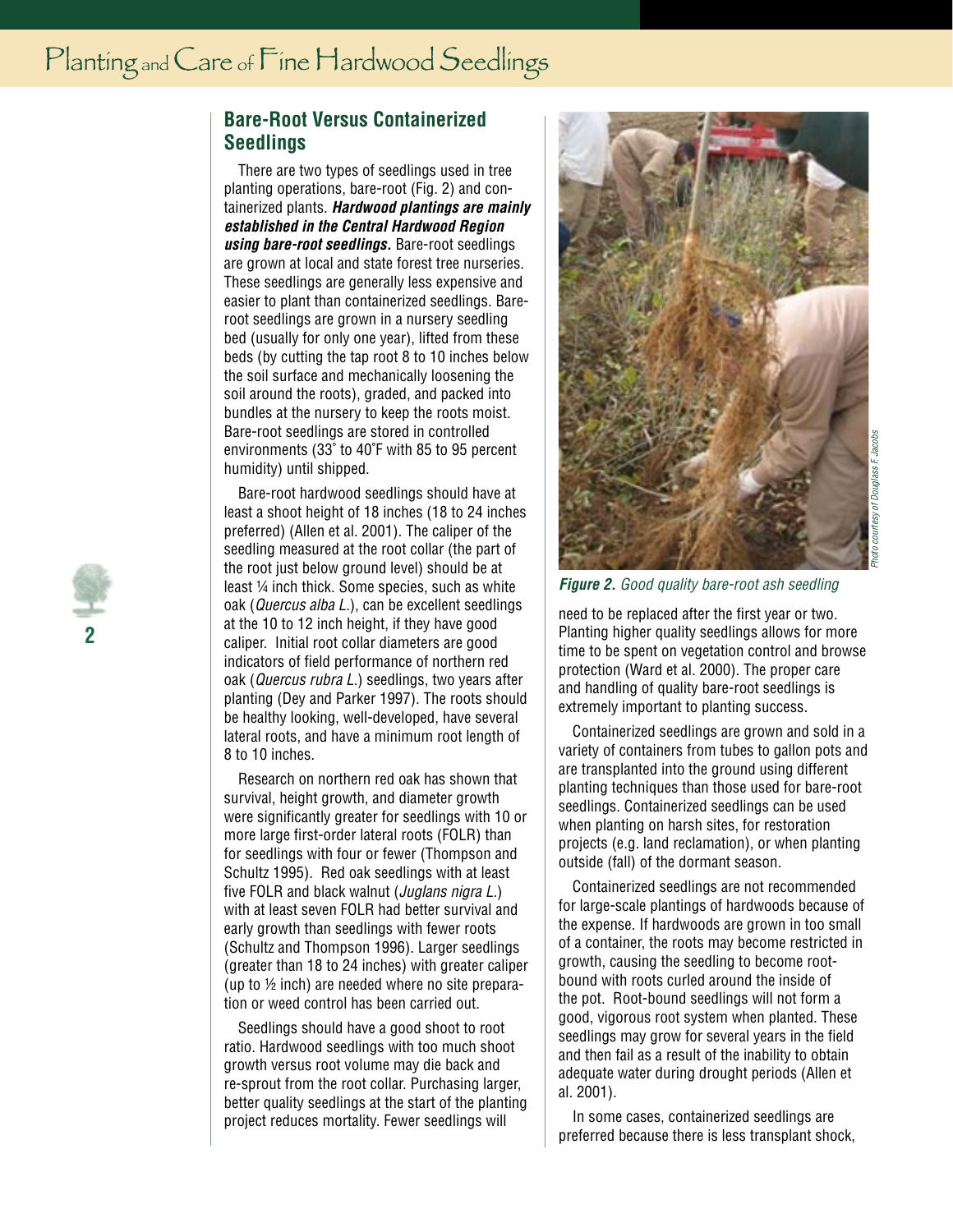the fine roots are left intact (some of these can be lost during lifting of bare-root seedlings), and the roots of the seedlings retain moisture longer because they are still surrounded by the soil in which they were grown.

Air-root pruned liners (RPM) have a vastly improved root system obtained through a multistep program of air-root pruning (Lovelace 2002). This system produces a plant with a dense fibrous root system (Fig. 3) that improves transplantation, growth, and survivability when there is a need for planting in the fall or in drought prone areas.

## **Seedling Care and Handling**

**Before planting.** Hardwood bare-root seedlings are perishable and require careful handling to prevent the roots from drying out. Bare-root seedlings are stored in controlled environments (33˚ to 40˚F with 85 to 95 percent humidity) at tree nurseries until shipped or picked up. Seedlings from the nursery are packed in sphagnum moss or other types of moisture retaining material around the roots, bundled in packages, and placed in waterproof bags or boxes.

Transport your seedlings (or arrange for delivery) to the planting site in a refrigerated truck, if available. Seedling buds may break dormancy if the temperatures become too warm. **Seedlings should be transported (or delivered) as close as possible to the date planting will actually begin.** If refrigeration transport is not possible, seedlings must be protected from sun, wind, and excessive drying.

In open truck beds, stack the bundles properly to allow adequate ventilation to prevent overheating, cover the bundles with a reflective, insulated tarpaulin, and leave sufficient air space between the tarpaulin and the seedlings (for air circulation) to reduce heat buildup. Seedlings should be unloaded as soon as they arrive to the planting site and kept in the shade at all times.

Seedlings should be planted as soon as possible (within one week of delivery). If they are not planted immediately, they need to be placed in cold storage (33˚ to 40˚F) and protected. Storage in a barn, shed, or dense shade with protection from the sun (overheating), wind (drying out), and extreme temperatures (freezing) are adequate for a few days to a few weeks (only if temperatures are kept cool, 40˚F). Stack bundles loosely with spacers (two bundles high) to permit adequate ventilation. Seedling roots need to be kept moist, but not wet, so a small amount of water may

need to be added to the open end of the bundles. If seedlings are properly stored for a short amount of time (few days), this step should not be necessary.

**During planting.** Proper care and handling of hardwood bare-root seedlings during the planting process is critical to seedling survival. Planting on cool, overcast days helps minimize seedling exposure to harsh, drying conditions. The seedling roots must be protected from drying out at all times. Only take as many seedlings as can be planted in one day from storage to the planting site. Seedlings should be removed from the nursery bundles and planted immediately, or transferred to a planting bag where the roots can be kept moist. Gently separate seedlings from the bundle, do not root prune, and keep lateral roots intact. **The most important step during planting**  is protecting the roots. Cover seedling roots with moist burlap, peat moss, or a similar material to protect them from drying out; do not submerge root systems in buckets of water. Brief exposure of bare-root seedling roots to direct sunlight can cause dehydration and seedling death.



**Figure 3.** One-year-old air-root pruned liner [RPM™] containerized stock (right) vs. bare-root oak seedling (left)

For large acreage, a planting bag is the norm, but do not allow the seedlings to be left in the bag for a long period of time. When planting, always hold the seedling by the shoot top, never by the roots. Whenever possible, plant when the weather conditions are ideal (cool temperatures, overcast day, adequate moisture). If available, watering after planting will aid seedling survival.

**After planting.** Once seedlings are in the ground, a maintenance program should be developed. Watering helps newly planted

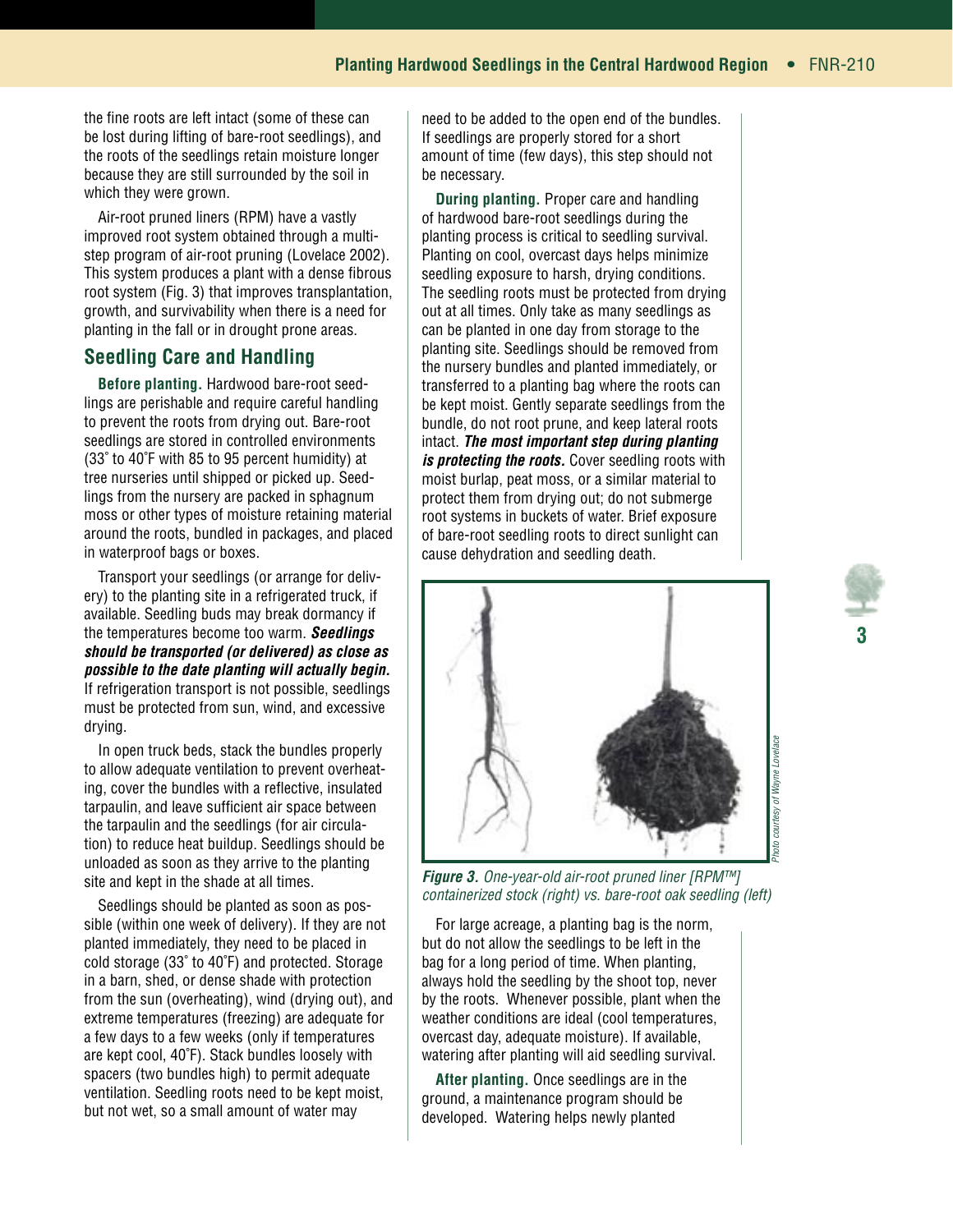

hardwood tree seedlings, but on large-scale plantings this may not be feasible. **Weed control for the first three to four growing seasons will greatly increase seedling survival and growth.** The minimum weed-free area around a seedling should be a three to four foot diameter square or circle. On small-scale plantings, this can be accomplished with mechanical tilling equipment, mulches, weed barrier fabric, and chemical control (herbicides applied with hand-held or back-pack sprayers). On large planting sites, a tractor mounted cultivator or disc will be required.

**4**

After two years, damage may occur to tree roots when using a cultivator or disc. Herbicide application for large plantings is most easily accomplished using a power sprayer mounted on or pulled behind a tractor.



**Figure 4.** Tools used for hand planting bare-root hardwood seedlings. (Left to right, dibble bar, planting bar, mattock, sharpshooter shovel, and auger)

Mowing is not considered adequate weed control. Mowing increases sunlight to the seedlings, but does not eliminate the root systems of vegetation competing for soil moisture and nutrients. Mowing may damage the seedlings; and it also causes soil compaction and favors the establishment of grass, which is a severe competitor with trees. Except for access lanes, mowing should be avoided whenever possible. Removing the shoot and root system of competing vegetation during the first three to four years makes the difference between success and failure of plantings.

### **Planting**

Bare-root hardwood seedlings are either planted by hand or machine planted. Planting by hand is appropriate for small sites, areas where tree-planting equipment is unavailable, or where the site will not accommodate planting equipment. An experienced two-person hand planting crew can typically plant 1000 to 1500 seedlings per day. For large plantation sites, planting equipment should be used. Three people can plant around 4000 to 6000 seedlings per day using a tractor and a mechanical planter. Regardless of the planting method, four basic requirements need to be accomplished.

- 1) The hole or furrow should be large enough to accommodate the entire root system.
- 2) The seedling should be planted with the root collar just below the soil surface.
- 3) The roots need to be straight within the hole, not twisted or bent (J-rooted).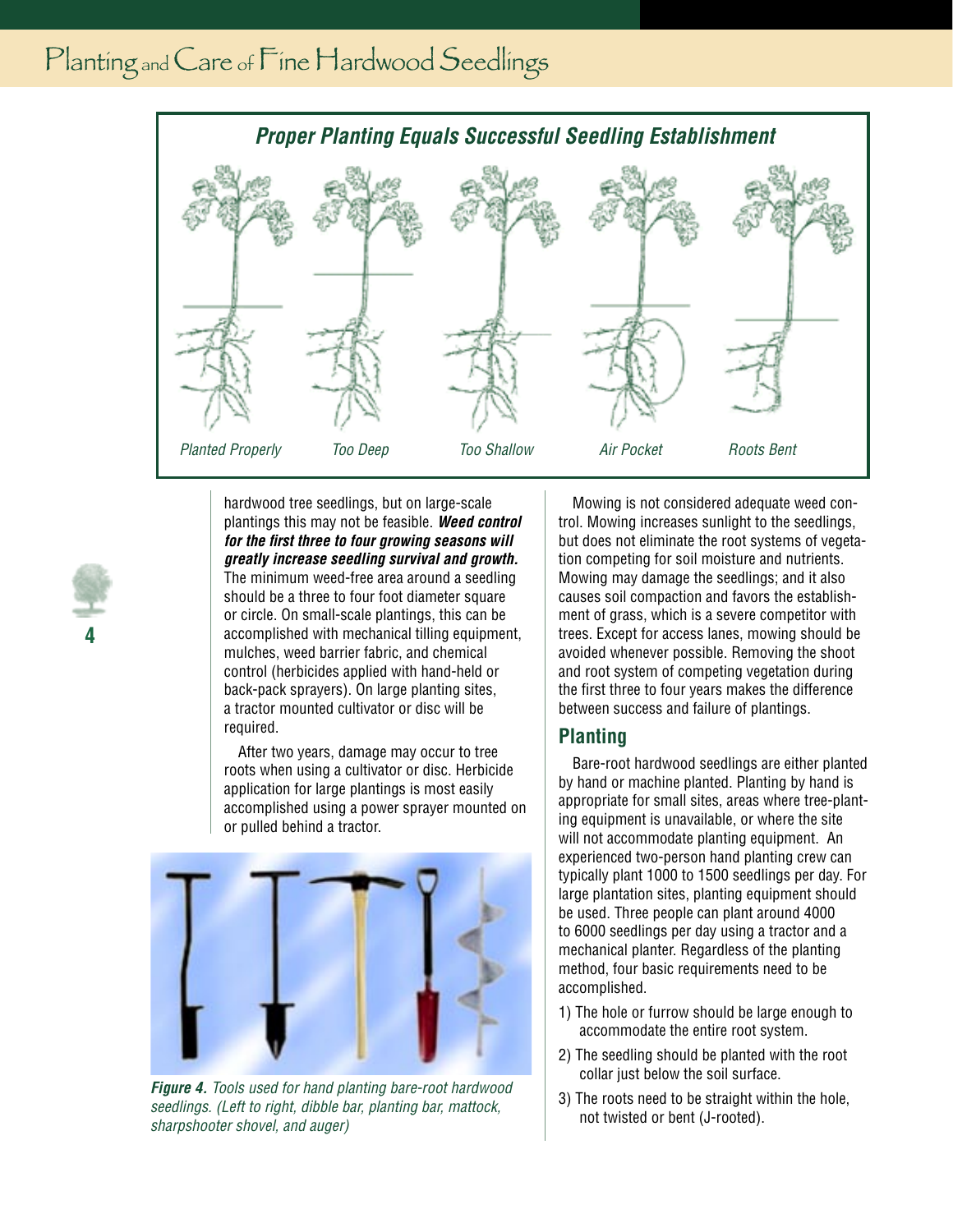4) The soil should be firmly packed around the seedling to avoid air pockets (this can cause the roots to dry out causing seedling death).

**Hand planting.** Various tools can be used for hand planting bare-root seedlings. These include dibble bars, power augers, hoe dads, shovels, tree bars, and mattocks (Fig. 4).

A well-planted seedling should remain in the ground if gently tugged upward by the terminal tip. The seedling should also stand freely in a vertical position when not held upright. Hand planting has both advantages and disadvantages.

Hand planting is less expensive than machine planting, but more labor intensive. Fewer seedlings can be planted per unit of time compared to machine planting. The planting depth can be adjusted for each individual seedling, but spacing is not precise and can vary widely with the planting crew. Seedlings can be critically wounded during the hand-planting process, resulting in low seedling survival. Care must be taken by the planting crew to insure that seedlings are kept moist, roots are not injured when removing seedlings from the planting bags, and seedlings are properly planted.



**Figure 5.** Tow-type transportable transplanter

**Machine planting.** Machine planting involves the same basic steps as hand planting, except that mechanization is used to open and close the planting hole (Fig. 5). Most mechanical seedling planters have a coulter disk that slices the soil surface and a single narrow plow that opens a deep slit in the soil.

Continuous-furrow planting machines may have a cage to protect workers from injury and debris, as well as covered trays or storage bins for carrying the seedlings. A regular farm tractor can be used to pull the planter. The operator sits on a seat mounted over the plow (Fig. 6). Wings on the plow hold the slit open while the operator reaches down to insert a tree seedling,



**Figure 6.** Mechanical hardwood seedling planter

allowing the roots to hang freely. The seedling is held upright until the packing wheels pass by the seedling. Packing wheels, at the rear of the plow, compress the soil back into place around the roots, as the planter moves along.

There are other types of semiautomatic planters where the machine actually moves the seedling into position between the packing wheels (Fig. 7).

Site conditions must be favorable in order to use a machine planter. Planting machines may not operate properly at sites where there is heavy debris, stumps, heavy clay soil, steep or gullied slopes, rocks, and logging slash. Machine planting is less labor intensive; it permits precise spacing and planting depths, allows more seedlings to be planted per unit time, and may produce a higher survival rate of seedlings versus hand planting.



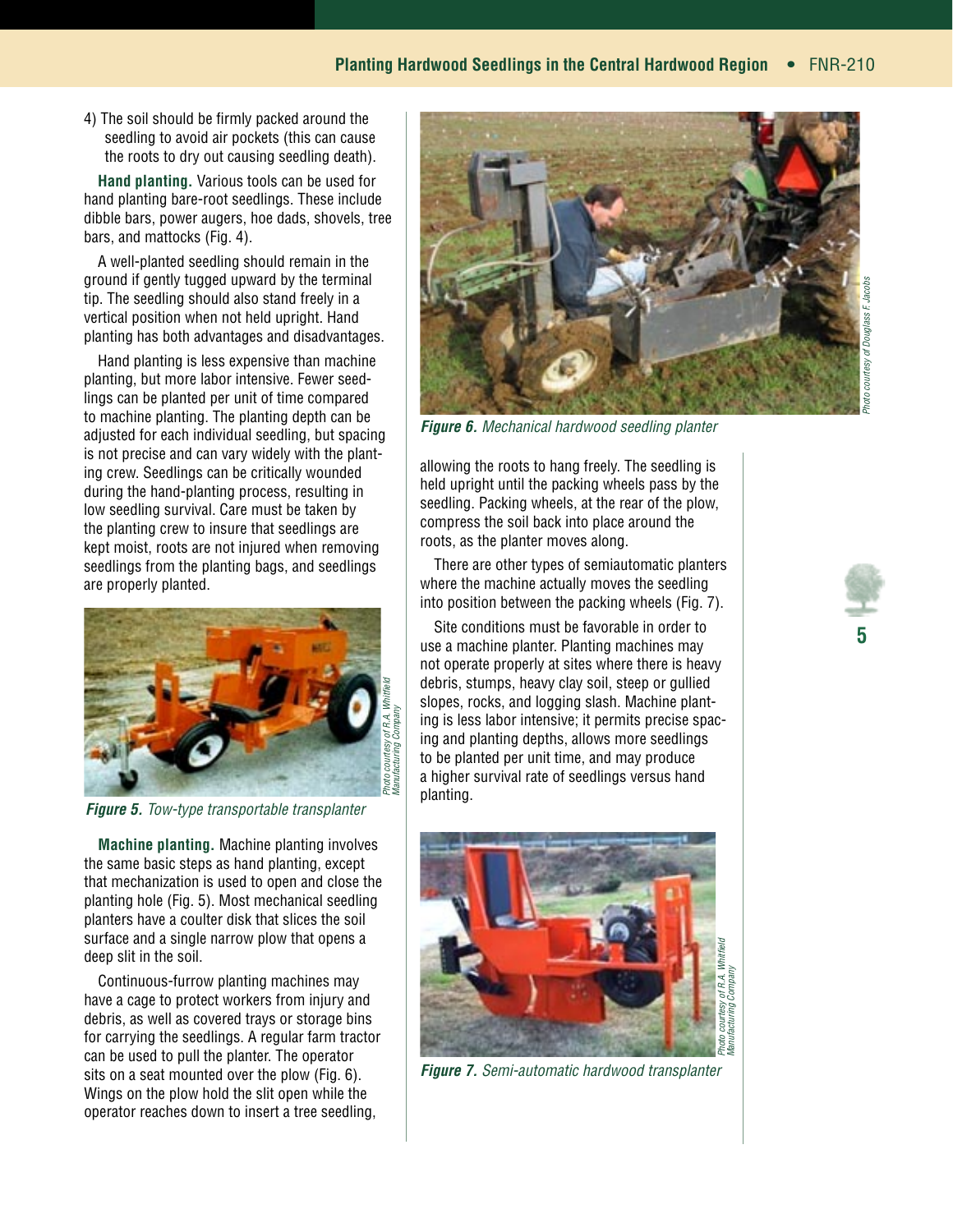# **Direct Seeding**

Direct seeding (Herman et al. 2003) is simply the process of establishing tree plantings by the use of seed instead of seedlings. **Direct seeding is rarely used in the Central Hardwoods region for establishing hardwood plantings.** In areas where direct seeding is appropriate (poor access, difficult terrain, or when the site and tree species make seedling planting too difficult or expensive), it can be a viable alternative and relatively inexpensive compared to seedling plantings.

In addition to the usual conditions that must be met for successful hardwood seedling plantings (site preparation; appropriate species; quality of material; care and handling before, during, and after planting; and proper planting techniques), direct seeding will depend upon the price and availability of seed, labor costs, and availability of seeding equipment.

There are several steps that need to be taken in order to have a successful planting via direct seeding. With direct seeding, five basic requirements need to be met.

- 1) Plan ahead to minimize poor germination of seed or seedling failure.
- 2) Obtain adequate amounts of quality, viable seed from an appropriate source and prepare it for sowing (match species to the site).
- 3) Determine the proper sowing rates for desired density and spacing.
- 4) Select an appropriate method for dispersing the seed.
- 5) Have a follow-up plan if sowing yields too many or too few seedlings.

Direct seeding has several advantages, as well as disadvantages, compared to planting seedlings. The planting time (season) for direct seeding is longer than that for seedling planting. This allows for more time and flexibility in planning, preparing the site, and implementing the seeding process.

Direct seeding is less labor intensive, but more seed per acre is required to obtain the desired number of seedlings. Direct seeding allows seedlings to become established in the soil with their root systems spreading and developing naturally. Root systems that are allowed to develop naturally with minimal damage enable the seedlings to be more tolerant of stress and wind damage. Hardwood seedling roots are more susceptible to damage and transplanting shock

because they are handled several times (nursery, planting site, etc.) before becoming established at a site.

However, delayed seed germination, slower rates of development, and loss of seed to predation or drought may lengthen the time to seedling establishment (or cause complete planting failure) as compared to planting bareroot seedling stock. Other disadvantages with direct seeding are the lack of control over seed density, and unfavorable weather conditions during the germination process. Direct seeding can be a successful venture to establish hardwood plantings if proper planning and attention is paid to obtaining quality seed; choosing the appropriate species for the site; controlling competing vegetation and predators; site preparation; and the method, depth, and time of sowing. Mainly large-seeded species, such as walnuts and oaks, are suitable for direct seeding and specialized equipment is required.

**Planting season.** Seeds of most native hardwood species mature and drop from the trees in the fall. By direct seeding in late fall, the natural stratification process (moist, cold temperatures) breaks seed dormancy and promotes rapid germination of the seed in the spring. Loss of seed to predators may be higher in the fall. If direct seeding is planned for late winter or early spring, proper storage and seed preparation (pregermination treatments) must be observed, depending upon the species.

**Site preparation.** The ideal site for direct seeding is an area with as much exposed soil as possible. Reducing debris and controlling competing vegetation allows for more uniform distribution of the seed and favors germination. Mowing, herbicide treatment, plowing, and disking existing vegetation also aids in reducing rodent (mice and voles) predation.

**Depth of sowing and spacing.** Depth of sowing is dependent upon the species, seeding method, and predator pressure. Most large seeds, such as oak acorns, butternuts, and walnuts, are covered with soil to a depth of one to five inches. Smaller seed, such as white ash, black cherry, and sugar maple, are covered to a depth of  $\frac{1}{4}$  to  $\frac{1}{2}$ inch of soil. A general rule for depth of sowing is two times the diameter of the seed. Planting too shallow increases losses to predators and drought. Planting too deep can delay germination.

Seeding rates range from 24 to 36 pounds per acre for northern red oak to 75 to 112 pounds per

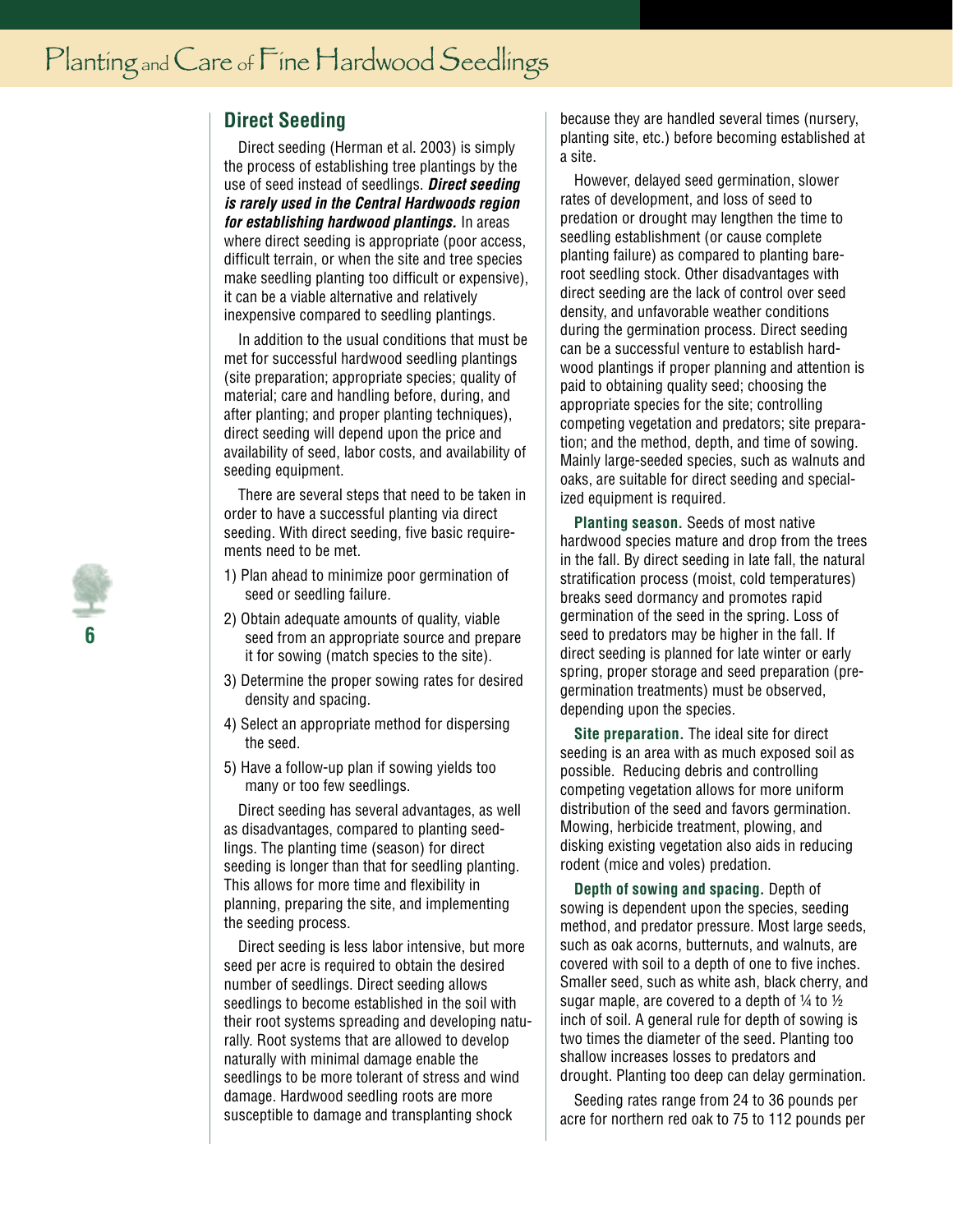acre for black walnut (3000 to 4500 seeds per acre for both species) (Indiana NRCS 2002). High-density planting can produce natural competition, which produces good form (no pruning needed) and close crowns faster. Direct seeding spacing depends on the method of sowing the seeds, the number of seeds sown per acre, and the planting site.

**Methods of direct seeding.** There are three basic ways one can direct seed a site: by hand, by machine, and by air (leaves the seed exposed on the soil surface). Hand sowing is accomplished by making a planting hole, dropping the seed into the hole, and covering the seed by hand or foot with soil. Machine sowing is accomplished using mechanical planters that have been modified from agricultural use (no-till planters). Modifications are made to the planters so that the size of the hopper bottom and drop tubes can accommodate larger seed. Other parts are added to the planter equipment so that the planter can dig deep enough into the soil. Aerial seeding has been used in the southern United States to sow pine seed, but it is not used for direct seeding of hardwoods.

**After seeding care.** Control of predators, and elimination or control of competing vegetation for at least two to three years, are keys to a successful seed planting operation. Controlling competing vegetation with herbicides, disking, or other means, also reduces the habitat for mice, voles, chipmunks, and squirrels that feed upon the seed.

### **Natural Regeneration**

Natural regeneration relies on established mature hardwood trees on the site, or from a nearby existing forest, to provide seed for regeneration. Natural regeneration is the least expensive method of establishing a hardwood stand, unless extensive site preparation is required. Tree species and genotypes that are native to the area or have become adapted to a site will most likely become the dominant species that regenerate. Natural regeneration depends on good seed crops; means of seed dispersal or spread of vegetative parts; suitable seedbed or soil conditions; and the conditions essential for seed survival, germination, growth, and development.

Some hardwood species only produce a heavy seed crop every two to five years. Therefore, herbaceous perennials may dominate a site for several years before hardwood seedlings regenerate and become established. The means of seed dispersal will also play a large role in natural regeneration.

Seeds dispersed by wind, or moved by animals and birds, can be established; this depends on environmental factors (wind, rain, etc.) and the activities of the dispersing agents. Natural regeneration of hardwood species by vegetative reproduction depends on the level of disturbance activity at the site (fire, logging, thinning, etc.). Landowners, in consultation with a forester, must determine if the site requires some means of preparation in order for successful natural regeneration to occur. If logging or thinning is recommended for a site, several key steps must be followed.

Seed trees must be selected and marked (with paint) before the site is prepared. The number of seed trees to leave depends on the species composition desired. Seed trees should be spaced over the site in order to allow more uniform distribution of the seed. During the logging or thinning operation, the landowner should insure that the seed trees are not damaged. Additional site preparation may be required so that the soil conditions are ideal for seed germination and survival. Burning, mechanical scarification, and spraying with herbicides are some options to prepare a site for natural regeneration. Control of weeds and undesired vegetation for the first few years may also be required.

# **Literature Cited**

- Allen, J.A., B.D. Keeland, J.A. Stanturf, A.F. Clewell, and H.E. Kennedy, Jr. 2001. A guide to bottomland hardwood restoration. U.S. Geological Survey, Biological Resources Division Information and Technology Report USGS/BRD/ ITR-2000-0011, U.S. Department of Agriculture, Forest Service, Southern Research Station, General Technical Report SRS-40, 132p.
- American Forest and Paper Association (AF & PA). 2001. U.S. forest facts and figures. (http://www.afandpa.org)
- Dey, D.C. and W.C. Parker. 1997. Morphological indicators of stock quality and field performance of red oak (*Quercus rubra L*.) seedlings underplanted in a central Ontario shelterwood. New Forests 14: 145-156.
- Herman, R., D. Schmoker, B. Sloan, and T. Ward. 2003. Illinois direct seeding handbook, A reforestation guide. Illinois EPA and USDA Natural Resources Conservation Service, Champaign, IL. (http://www.il.nrcs.usda.gov/resources/ forestry/dshndbk.htm)